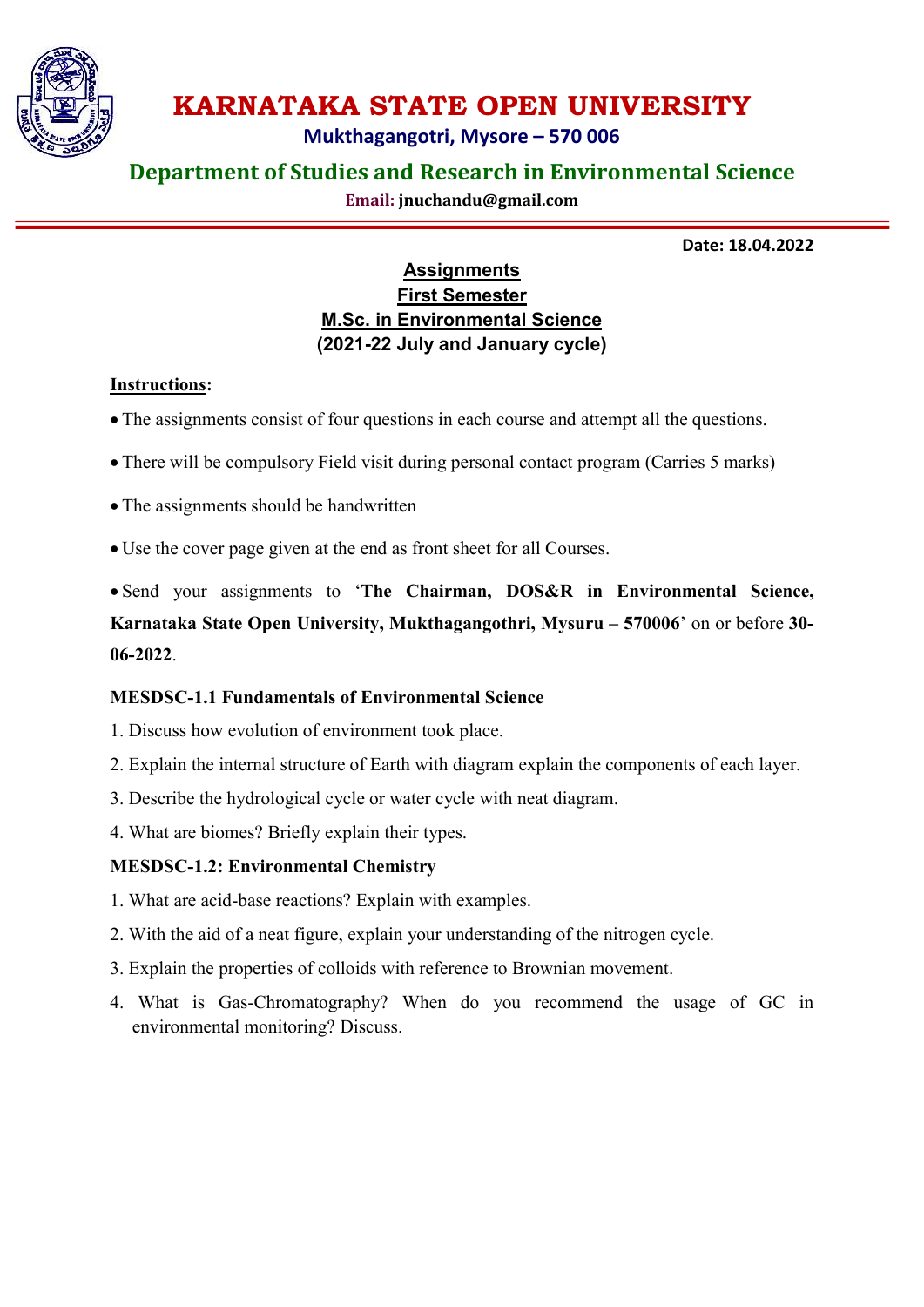#### MESDSE-1.4 Environmental Geology

- 1. Describe the impacts of earth's rotation and revolution on the globe as a whole.
- 2. What is a soil profile? With neat sketch, explain each layer.
- 3. Describe the role of Government agencies in Disaster Management.
- 4. Explain the types of Isotopes and their applications in Environmental Geology.

### MESDSE-1.5 Surface and Ground Water Hydrology

- 1. Give a brief account of Occurrence of ground water.
- 2. Discuss about water consumption in India.
- 3. Explain the causes of ground water depletion and methods of ground water recharge.
- 4. Describe the act is to restore and maintain the chemical, physical and biological integrating of water

#### MESDSE-1.6: Environmental Microbiology

- 1. Explain the different roles played by soil microorganisms.MESDSE-1.7: Environmental Toxicology.
- 2. Explain the role of microorganisms as the bioindicators of water pollution.
- 3. Give an account of algal toxins and the syndromes caused by these toxins.
- 4. Write a note on biopesticides and biofertilizers.

#### MESDSE-1.7: Environmental Toxicology

- 1. Illustrate the scope, historic and current need for toxicology
- 2. Describe the various route used by the chemical to enter organism
- 3. Define the Bioaccumulation and bio-concentration. Briefly explain them with examples.
- 4. Describe the sources and health effects of heavy metals in the environment.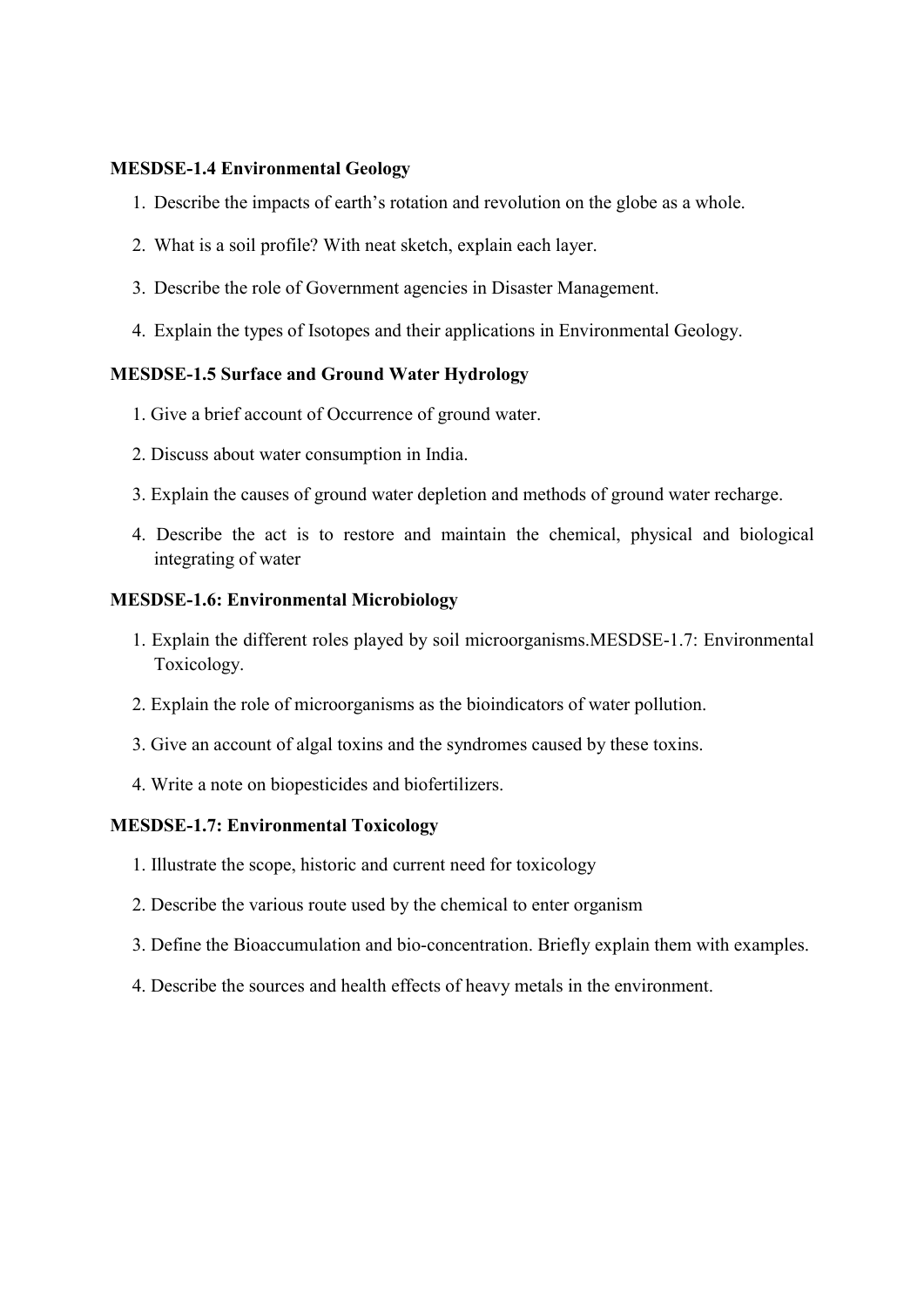| <b>KARNATAKA STATE</b><br><b>OPEN UNIVERSITY</b><br><b>Department of Studies and Research Environmental Science</b><br>Mukthagangotri, Mysore - 570 006<br><b>FIRST SEMESTER, M.Sc.</b><br><u>(2021-22 July Cycle)</u><br><b>ASSIGNMENT</b> |                                             |  |  |
|---------------------------------------------------------------------------------------------------------------------------------------------------------------------------------------------------------------------------------------------|---------------------------------------------|--|--|
|                                                                                                                                                                                                                                             | <b>COURSE CODE AND TITLE:</b>               |  |  |
| Name of the<br>candidate                                                                                                                                                                                                                    |                                             |  |  |
| <b>Roll Number</b>                                                                                                                                                                                                                          |                                             |  |  |
| <b>Date of Submission</b>                                                                                                                                                                                                                   |                                             |  |  |
| For Office Use only                                                                                                                                                                                                                         |                                             |  |  |
| <b>Marks</b><br><b>Obtained</b>                                                                                                                                                                                                             | <b>Signature of</b><br><b>The Evaluator</b> |  |  |